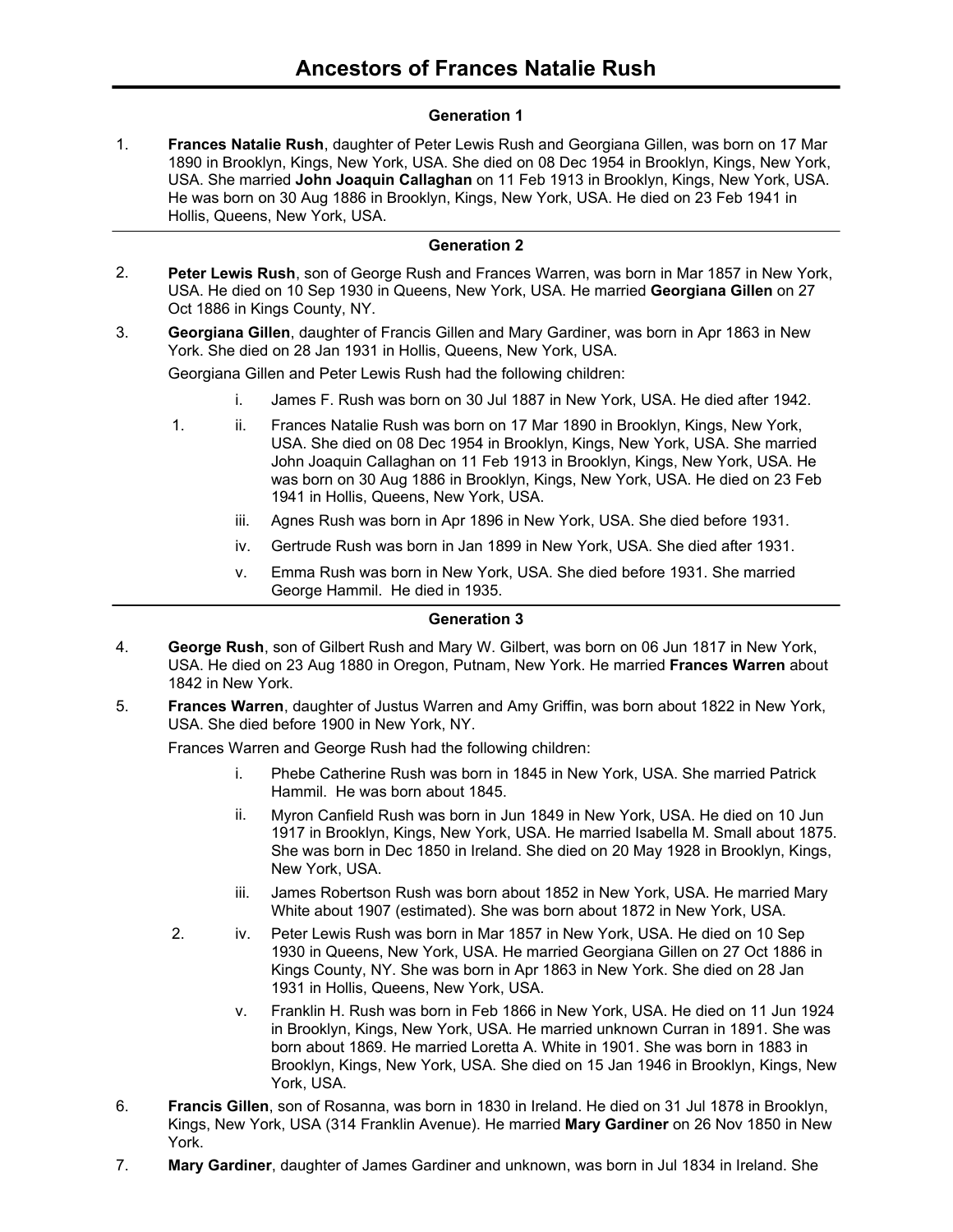**Mary Gardiner**, daughter of James Gardiner and unknown, was born in Jul 1834 in Ireland. She died on 10 Jan 1905 in Brooklyn, Kings, New York, USA.

7.

Mary Gardiner and Francis Gillen had the following children:

- i. James Gillen was born in 1851 in New York, USA. He died before 1905 (not listed as living 16 Jan 1905 probate hearing for will of Mary Gillen).
- ii. Anne Gillen was born in 1853 in New York, USA. She married Edward Taylor Jr on 28 Mar 1875 in Kings, New York, USA. He was born about 1851 in Ireland.
- iii. Mary Jane Gillen was born in Jan 1856 in New York, USA. She died on 04 Jun 1909 in Brooklyn, Kings, New York, USA. She married William Montgomery about 1874 in New York. He was born in Jul 1847 in New York City, New York, USA.
- iv. Sarah Gillen was born in 1856 in New York, USA. She married Benjamin Cole on 30 Nov 1887 in Kings County, NY. He was born about 1857.
- v. Rose T. Gillen was born in Mar 1861 in New York, USA. She died on 06 Mar 1942 in Brooklyn, Kings, New York, USA. She married Thomas F. Byrne on 21 Feb 1884 in Kings, New York, USA. He was born in May 1859 in New York, USA.
- 3. vi. Georgiana Gillen was born in Apr 1863 in New York. She died on 28 Jan 1931 in Hollis, Queens, New York, USA. She married Peter Lewis Rush on 27 Oct 1886 in Kings County, NY. He was born in Mar 1857 in New York, USA. He died on 10 Sep 1930 in Queens, New York, USA.
	- vii. Frank Gillen was born in 1865 in New York, USA. He died before 1905 (not listed as living 16 Jan 1905 probate hearing for will of Mary Gillen).
	- viii. Emma Gillen was born in Aug 1867 in New York, USA. She died on 24 Mar 1938 in Queens, New York, USA. She married George J. Hamill on 01 Jul 1889 in Kings County, NY. He was born in Jun 1865 in New York.
	- ix. Agnes Loretta Gillen was born on 13 Aug 1870 in Brooklyn, Kings, New York, USA. She died on 03 Jun 1940 in Brooklyn, Kings, New York, USA. She married Samuel Knipe on 03 Jul 1899 in Brooklyn, Kings, New York, USA (Nativity Church). He was born in Nov 1869 in New York. He died on 24 Sep 1944 in Brooklyn, Kings, New York, USA.
	- x. John J. Gillen was born in 1873 in New York, USA. He died on 15 Nov 1898 in New York, New York.
	- xi. Elizabeth Gillen was born in Jan 1877 in Brooklyn, Kings, New York, USA. She died on 28 May 1878 in Brooklyn, Kings, New York, USA.

#### **Generation 4**

- **Gilbert Rush**, son of John Rush and Sarah, was born in 1777 in New York, USA. He died on 06 Nov 1865 in Putnam Valley, NY. He married **Mary W. Gilbert** about 1806 in New York. 8.
- 9. **Mary W. Gilbert** was born in 1776. She died on 31 Aug 1833 in New York.

Mary W. Gilbert and Gilbert Rush had the following children:

- i. Sarah Rush was born on 17 Mar 1807 in New York, USA. She died on 29 Mar 1844 in New York.
- ii. William Rush was born about 1810 in New York, USA. He married Phebe Maria White. She was born about 1812 in New York.
- iii. Gilbert Rush was born on 30 Mar 1814 in New York, USA. He died on 05 Dec 1851 in New York.
- 4. iv. George Rush was born on 06 Jun 1817 in New York, USA. He died on 23 Aug 1880 in Oregon, Putnam, New York. He married Frances Warren about 1842 in New York. She was born about 1822 in New York, USA. She died before 1900 in New York, NY.
	- v. Phebe Rush was born about 1818 in New York, USA. She died before 1865 in New York. She married Myron Canfield about 1836 in New York. He was born about 1818 in New York.
	- vi. Andrew J. Rush was born in 1824 in New York, USA.
- **Justus Warren**, son of Peter Warren and Catherine Nelson, was born on 15 Nov 1794 in Philipstown, Dutchess, New York, USA. He died on 01 May 1824 in Philipstown, Putnam, New 10.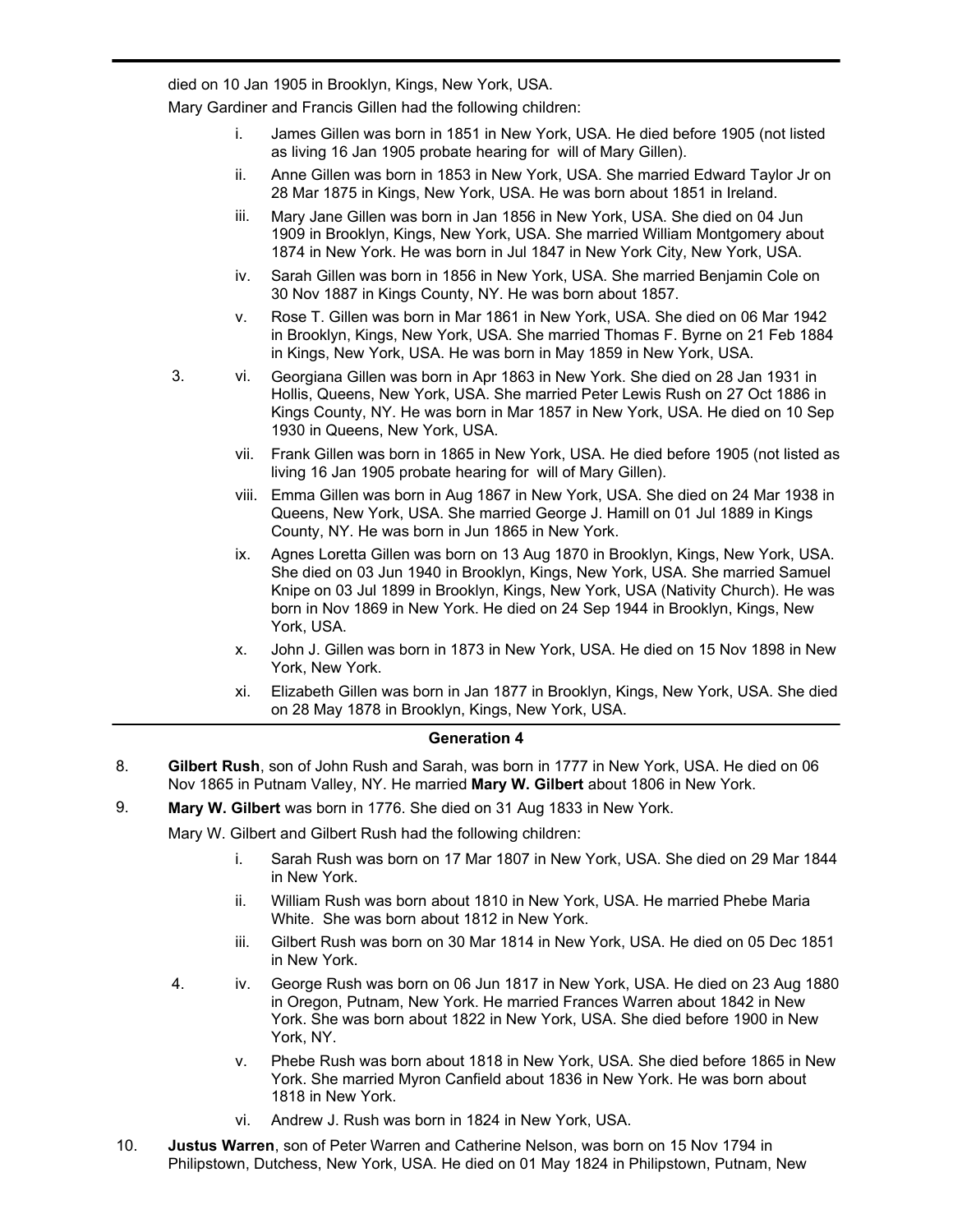Philipstown, Dutchess, New York, USA. He died on 01 May 1824 in Philipstown, Putnam, New York, USA. He married **Amy Griffin** on 12 Jan 1820 in Philipstown, Putnam, New York.

**Amy Griffin**, daughter of John Griffin and Abigail Barrett, was born on 21 Dec 1798 in Philipstown, Dutchess, New York. She died in 1875. 11.

Amy Griffin and Justus Warren had the following children:

- i. Griffin W. Warren was born on 27 Apr 1821 in Phillipstown, Dutchess, New York. He died on 21 Oct 1831 in Phillipstown, Dutchess, New York.
- 5. ii. Frances Warren was born about 1822 in New York, USA. She died before 1900 in New York, NY. She married George Rush about 1842 in New York. He was born on 06 Jun 1817 in New York, USA. He died on 23 Aug 1880 in Oregon, Putnam, New York.
	- iii. Unknown Warren was born about 1824 in Putnam County, New York, USA (estimated). She died about 1844 in New York. She married John Pierce about 1843 in Putnam County, New York, USA (estimated). He was born about 1823 in New York (estimated).
- 13. **Rosanna** was born about 1800 in Ireland.

Rosanna had the following children:

- i. John Gillen was born about 1815 in Ireland. He married Amelia. She was born about 1824 in Connecticut.
- 6. ii. Francis Gillen was born in 1830 in Ireland. He died on 31 Jul 1878 in Brooklyn, Kings, New York, USA (314 Franklin Avenue). He married Mary Gardiner on 26 Nov 1850 in New York. She was born in Jul 1834 in Ireland. She died on 10 Jan 1905 in Brooklyn, Kings, New York, USA.
- **James Gardiner** was born about 1805 in Ireland (estimated). He died on 15 Apr 1877 in Brooklyn, Kings, New York, USA (191 Skillman Street). He married **Unknown** about 1832 in Ireland (estimated). 14.
- 15. **Unknown** was born about 1810 in Ireland (estimated).

unknown and James Gardiner had the following children:

- 7. i. Mary Gardiner was born in Jul 1834 in Ireland. She died on 10 Jan 1905 in Brooklyn, Kings, New York, USA. She married Francis Gillen on 26 Nov 1850 in New York. He was born in 1830 in Ireland. He died on 31 Jul 1878 in Brooklyn, Kings, New York, USA (314 Franklin Avenue).
	- ii. Winifred Gardiner was born in Jul 1834 in Ireland.

## **Generation 5**

- **John Rush** was born about 1740. He died before 26 Jan 1810 in Philipstown, Dutchess, New York. He married **Sarah** about 1771. 16.
- 17. **Sarah** was born in 1750. She died on 18 Oct 1848 in New York.

Sarah and John Rush had the following children:

- i. John Rush was born about 1772 in New York, USA (estimated).
- ii. George Rush was born about 1773 in New York, USA (estimated).
- iii. Abigail Rush was born in 1775 in Dutchess County, New York, USA. She died in 1862 in Virgil, Cortland, New York, USA. She married Moses Gee on 04 Feb 1790 in Philipstown, Dutchess, New York. He was born on 24 Jun 1765 in Dutchess County, New York, USA. He died in 1863 in Virgil, Cortland, New York, USA.
- iv. Rosana Rush was born about 1775 in New York, USA. She married Hicks about 1795 in Philipstown, Dutchess, New York (estimated).
- 8. v. Gilbert Rush was born in 1777 in New York, USA. He died on 06 Nov 1865 in Putnam Valley, NY. He married Mary W. Gilbert about 1806 in New York. She was born in 1776. She died on 31 Aug 1833 in New York. He married Sherwood about 1797 in New York, USA. She was born about 1777. She died about 1799 in Putnam Valley, Dutchess, NY. He married Amy Griffin. She was born on 21 Dec 1798 in Philipstown, Dutchess, New York. She died in 1875.
	- vi. Catherine Rush was born about 1777 in New York, USA. She married Seers about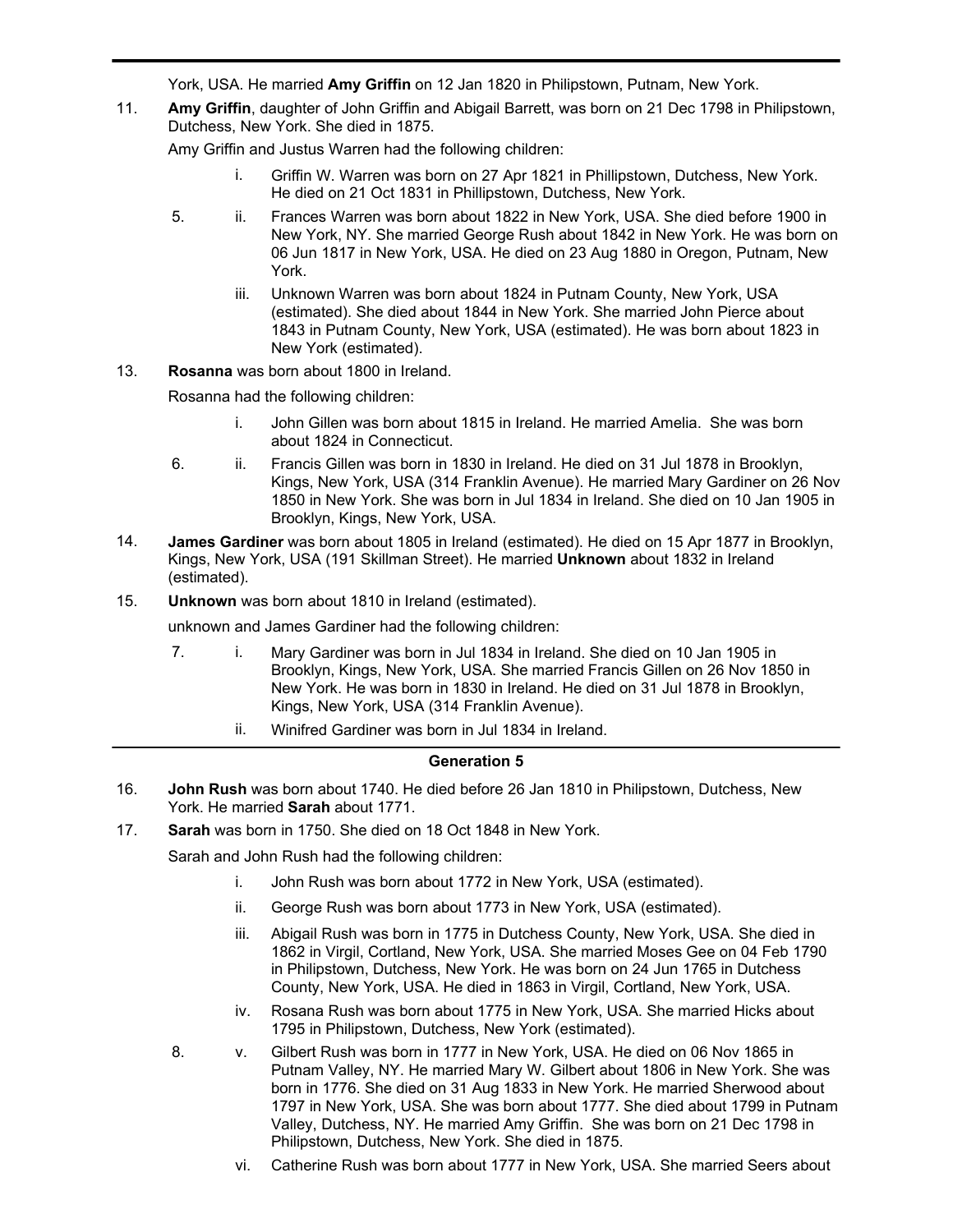vi. Catherine Rush was born about 1777 in New York, USA. She married Seers about 1797 in Philipstown, Dutchess, New York (estimated). He was born about 1777.

- vii. Sarah Rush was born about 1779 in New York, USA. She married Drake about 1799 in Philipstown, Dutchess, New York (estimated). He was born about 1779.
- **Peter Warren**, son of Samuel Warren and Esther Rogers, was born on 17 Feb 1771 in Cold Spring, Dutchess, New York. He died on 03 Mar 1818 in Nelsonville, Putnam, New York, USA. He married **Catherine Nelson** on 14 Nov 1793. 20.
- **Catherine Nelson**, daughter of Justus Nelson and Mary Haight, was born on 14 Nov 1773 in Philipstown, Dutchess, New York. She died on 21 Nov 1815 in Nelsonville, Putnam, New York, USA. 21.

Catherine Nelson and Peter Warren had the following children:

- 10. i. Justus Warren was born on 15 Nov 1794 in Philipstown, Dutchess, New York, USA. He died on 01 May 1824 in Philipstown, Putnam, New York, USA. He married Amy Griffin on 12 Jan 1820 in Philipstown, Putnam, New York. She was born on 21 Dec 1798 in Philipstown, Dutchess, New York. She died in 1875.
	- ii. Esther Warren was born on 10 May 1796 in New York. She died on 31 May 1876 in Cold Spring, Putnam, New York. She married Morris Davenport. He was born in Oct 1790 in New York. He died on 19 Mar 1835 in Cold Spring, Putnam, New York, USA.
	- iii. Mary Warren was born on 10 Jun 1800 in Dutchess County, New York, USA. She died on 05 May 1870 in Putnam County, New York, USA.
	- iv. Catharine Eliza Warren was born on 18 Feb 1802 in Philipstown, Dutchess, New York, USA. She died on 26 Mar 1839 in Philipstown, Putnam, New York. She married Isaac Hustis. He was born on 14 Sep 1800 in Phillipstown, Dutchess, New York. He died on 10 Sep 1872 in Phillipstown, Putnam, New York.
	- v. Jane Warren was born on 27 Jan 1804 in Dutchess County, New York, USA. She died on 25 Jan 1839. She married Jacob W. Crosby. He died on 01 Aug 1847.
	- vi. John Peter Warren was born on 10 Sep 1806 in Dutchess County, New York, USA. He died on 02 Aug 1877 in Cold Spring, Putnam, New York. He married Mathilda Ann Ireland. She was born on 13 Sep 1808 in New York. She died on 04 Jan 1886 in Cold Spring, Putnam, New York.
	- vii. Samuel Nelson Warren was born on 10 Apr 1809 in Dutchess County, New York, USA. He died in 1871 in South Highland, Putnam, New York. He married Barbara Underhill about 1831 (estimated). She was born in 1811 in New York. She died in Sep 1888.
	- viii. Elisha Nelson Warren was born on 05 Apr 1811 in Dutchess County, New York, USA. He died about 1871 in South Highland, Putnam, New York. He married Hannah Cummings in 1833. She was born on 18 Aug 1817.
- **John Griffin**, son of Joseph Griffin and Easter Hull, was born on 17 Aug 1770. He died on 21 Aug 1810 in Poughkeepsie, Dutchess, New York, USA. He married **Abigail Barrett** on 11 Jan 1792. 22.
- 23. **Abigail Barrett** was born on 15 Oct 1772. She died on 13 Oct 1831.

Abigail Barrett and John Griffin had the following children:

- i. Seth Griffin was born on 18 Oct 1793. He died on 31 Jul 1849.
- ii. John Griffin was born on 24 Jun 1795.
- iii. Marcus Griffin was born on 27 Aug 1796.
- 11. iv. Amy Griffin was born on 21 Dec 1798 in Philipstown, Dutchess, New York. She died in 1875. She married Gilbert Rush. He was born in 1777 in New York, USA. He died on 06 Nov 1865 in Putnam Valley, NY. She married Justus Warren on 12 Jan 1820 in Philipstown, Putnam, New York. He was born on 15 Nov 1794 in Philipstown, Dutchess, New York, USA. He died on 01 May 1824 in Philipstown, Putnam, New York, USA.
	- v. Adah Griffin was born on 10 Feb 1804 in Philipstown, Dutchess, New York. She died on 30 Aug 1860. She married Asahel Raymond on 01 Nov 1828 (probably Philipstown, Putnam, New York).
	- vi. Susannah Griffin was born on 19 Jun 1809 in Philipstown, Dutchess, New York.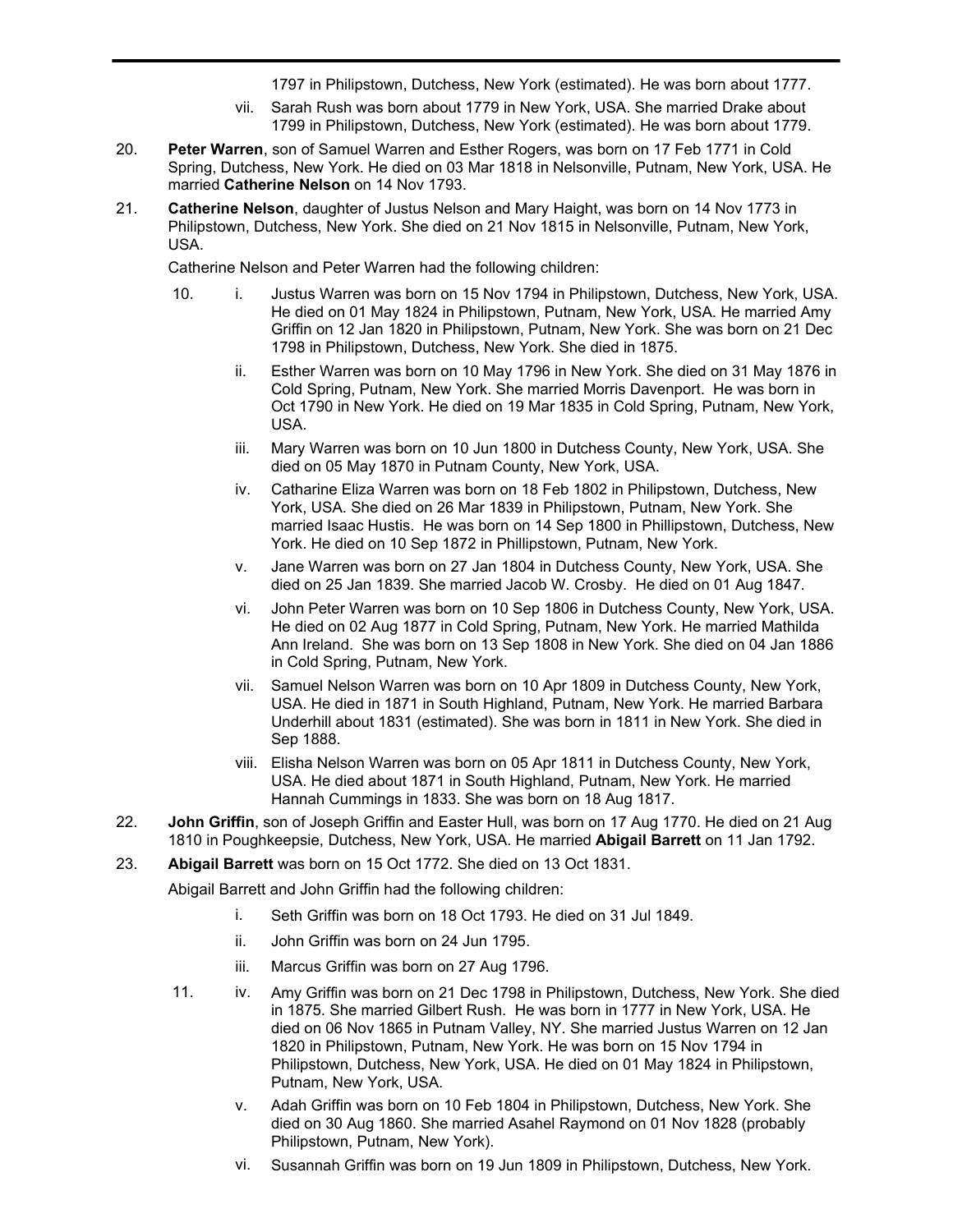She married Jasper Owen on 07 Nov 1829 (probably Philipstown, Putnam, New York).

vii. Jay Griffin was born on 06 Aug 1810 in Philipstown, Dutchess, New York. He died on 20 Oct 1851. He married Sarah Bennett on 03 Mar 1832 (probably Philipstown, Putnam, New York).

vi. Susannah Griffin was born on 19 Jun 1809 in Philipstown, Dutchess, New York.

### **Generation 6**

- **Samuel Warren** was born in 1729 in Cortlandt Manor, Westchester, New York. He died in 1774 in Wappingers Falls, Dutchess, New York, USA. He married **Esther Rogers** on 13 Jan 1763 in Rumbout Precinct, Dutchess, New York. 40.
- **Esther Rogers**, daughter of Johannes Ruger and Hester Verveelen, was born in 1739 in Continentalville, Dutchess, New York. She died in 1776 in Wappingers Falls, Dutchess, New York, USA. 41.

Esther Rogers and Samuel Warren had the following children:

- i. John Warren was born on 15 Mar 1765 in Highland, Ulster, New York. He died on 01 Sep 1837 in Highland On Hudson, Ulster, New York.
- ii. Samuel Warren was born on 15 Apr 1768 in Dutchess, New York. He died on 13 Dec 1834 in Philipstown, Putnam, New York.
- iii. Elizabeth Warren was born on 15 Apr 1768 in Dutchess, New York.
- iv. Sarah Warren was born on 01 Jan 1770 in Dutchess, New York.
- 20. v. Peter Warren was born on 17 Feb 1771 in Cold Spring, Dutchess, New York. He died on 03 Mar 1818 in Nelsonville, Putnam, New York, USA. He married Catherine Nelson on 14 Nov 1793. She was born on 14 Nov 1773 in Philipstown, Dutchess, New York. She died on 21 Nov 1815 in Nelsonville, Putnam, New York, USA.
	- vi. Justus Warren was born in 1772 in Dutchess, New York. He died on 01 May 1824 in Putnam, New York.
	- vii. Daniel Warren was born on 01 Jan 1774 in Dutchess, New York. He died on 09 Apr 1835 in Putnam, New York.
- **Justus Nelson**, son of Francis Nelson and Anne, was born on 21 Feb 1737 in Phillipstown, Dutchess, New York. He died on 21 Feb 1803 in Philipstown, Dutchess, New York. He married **Mary Haight** in 1756. 42.
- **Mary Haight**, daughter of Joseph Haight and Hannah Wright, was born in 1740 in Rye, Westchester, New York. She died in Dec 1775 in Highlands, Dutchess, New York. 43.

Mary Haight and Justus Nelson had the following children:

- i. Cornelius Nelson was born on 25 Feb 1758 in Dutchess, New York, USA. He died on 03 Jan 1841.
- ii. Frances Nelson was born on 07 Aug 1759 in Philipstown, Dutchess, New York. She died on 25 May 1820 in Philipstown, Putnam, New York, USA.
- iii. Sarah Nelson was born on 01 Jan 1766 in Philipstown, Dutchess, New York. She died on 02 Nov 1833 in Philipstown, Putnam, New York.
- iv. Hannah Nelson was born in 1767 in Philipstown, Dutchess, New York. She died in Pittsburgh, Allegheny, Pennsylvania, USA.
- v. Joseph Nelson was born on 03 Apr 1767 in Philipstown, Dutchess, New York. He died on 11 Aug 1858 in Fishkill, Dutchess, New York, USA.
- vi. Sylvanus Nelson was born on 16 Mar 1769 in Philipstown, Dutchess, New York. He died on 11 Jul 1793 in Philipstown, Putnam, New York.
- 21. vii. Catherine Nelson was born on 14 Nov 1773 in Philipstown, Dutchess, New York. She died on 21 Nov 1815 in Nelsonville, Putnam, New York, USA. She married Peter Warren on 14 Nov 1793. He was born on 17 Feb 1771 in Cold Spring, Dutchess, New York. He died on 03 Mar 1818 in Nelsonville, Putnam, New York, USA.
	- viii. Mephiboseth Nelson was born on 01 Dec 1775 in Philipstown, Dutchess, New York. He died on 29 Mar 1830 in Philipstown, Putnam, New York.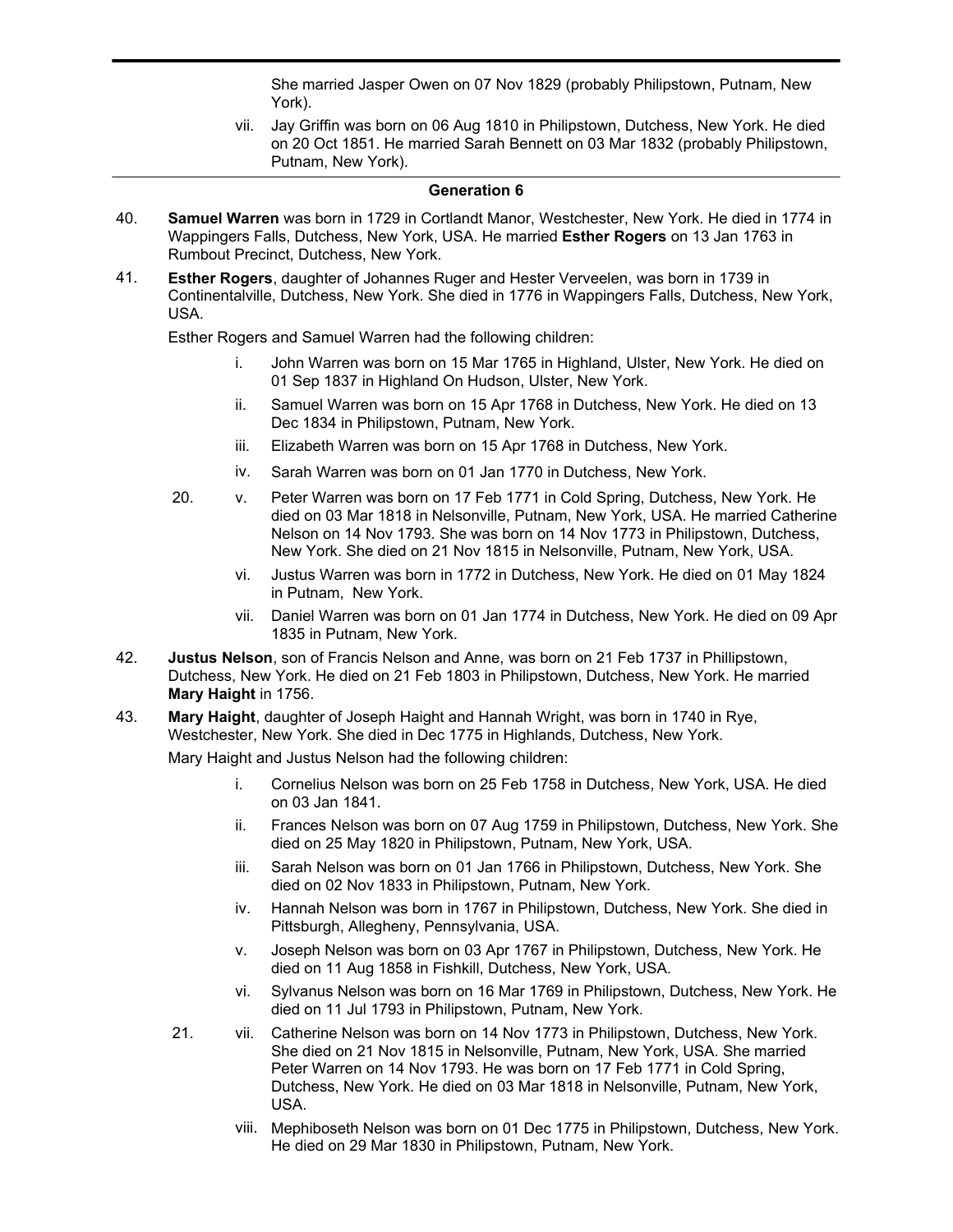- **Joseph Griffin**, son of John Griffin and Mary, was born on 30 Mar 1745 in Westchester, New York, USA (probably Bedford). He died on 19 Dec 1841 in Bedford, Westchester, New York, USA. He married **Easter Hull** about 1767. 44.
- 45. **Easter Hull** was born about 1747.

Easter Hull and Joseph Griffin had the following children:

- i. Gilbert Griffin was born on 19 Aug 1768 in Bedford, Westchester, New York, USA. He died on 18 Jan 1806 in Bedford, Westchester, New York, USA. He married Martha Moseman about 1783 in Bedford, Westchester, New York, USA. She was born on 09 Mar 1771 in New York. She died on 18 Dec 1851 in New York.
- 22. ii. John Griffin was born on 17 Aug 1770. He died on 21 Aug 1810 in Poughkeepsie, Dutchess, New York, USA. He married Abigail Barrett on 11 Jan 1792. She was born on 15 Oct 1772. She died on 13 Oct 1831.
	- iii. Elizabeth Griffin was born about 1772.
	- iv. Amy Griffin was born on 24 Jun 1775.
	- v. Joseph Griffin was born on 30 Mar 1779 in New York. He married Sarah. She was born about 1781 in New York.
	- vi. Easter Griffin was born on 28 Feb 1784 in New York.
	- vii. Mary Ann Griffin was born on 09 Jul 1787.
	- viii. Elisha Griffin was born on 27 Mar 1790.

### **Generation 7**

- **Johannes Ruger**, son of Johann Philipp Ruger and Anna Margaretha, was born on 20 Dec 1711 in New York City, New York, New York. He died on 08 Feb 1777 in Phillips, Dutchess, New York. He married **Hester Verveelen** about 1764 in Highlands, Dutchess, New York (estimated). 82.
- **Hester Verveelen**, daughter of Gideon Verveelen and Susanna de Graaf, was born on 20 Dec 1716 in Tappan, Orange, New York. She died in 1776 in Putnam, New York. 83.

Hester Verveelen and Johannes Ruger had the following child:

- 41. i. Esther Rogers was born in 1739 in Continentalville, Dutchess, New York. She died in 1776 in Wappingers Falls, Dutchess, New York, USA. She married Absalom Nelson in 1776 in Highlands, Dutchess, New York. He was born in 1752. He died on 12 Dec 1817 in Highlands, Dutchess, New York. She married Samuel Warren on 13 Jan 1763 in Rumbout Precinct, Dutchess, New York. He was born in 1729 in Cortlandt Manor, Westchester, New York. He died in 1774 in Wappingers Falls, Dutchess, New York, USA.
- **Francis Nelson**, son of John Nelson and Hendrica Vander Vliet, was born about 1691 in Mamaroneck, Westchester, New York, USA. He died about 13 Nov 1750 in Hudsonhighland, Putnam, New York. He married **Anne** about 1715 (estimated). 84.
- 85. **Anne** was born in 1691 in Scarsdale, Westchester, New York, USA.

Anne and Francis Nelson had the following children:

- i. Reuben Nelson was born about 1716.
- ii. John Nelson was born about 1718 in Westchester County, New York, USA.
- iii. Theophilus Nelson was born about 1723.
- iv. Mephiboseth Nelson was born about 1725.
- v. Joshua Nelson was born on 18 Sep 1726.
- vi. Caleb Nelson was born about 1728.
- vii. Mary Nelson was born about 1730.
- viii. Anne Nelson was born about 1732.
- ix. Frances Nelson was born about 1733.
- x. Christina Nelson was born about 1734.
- xi. Charity Nelson was born about 1735.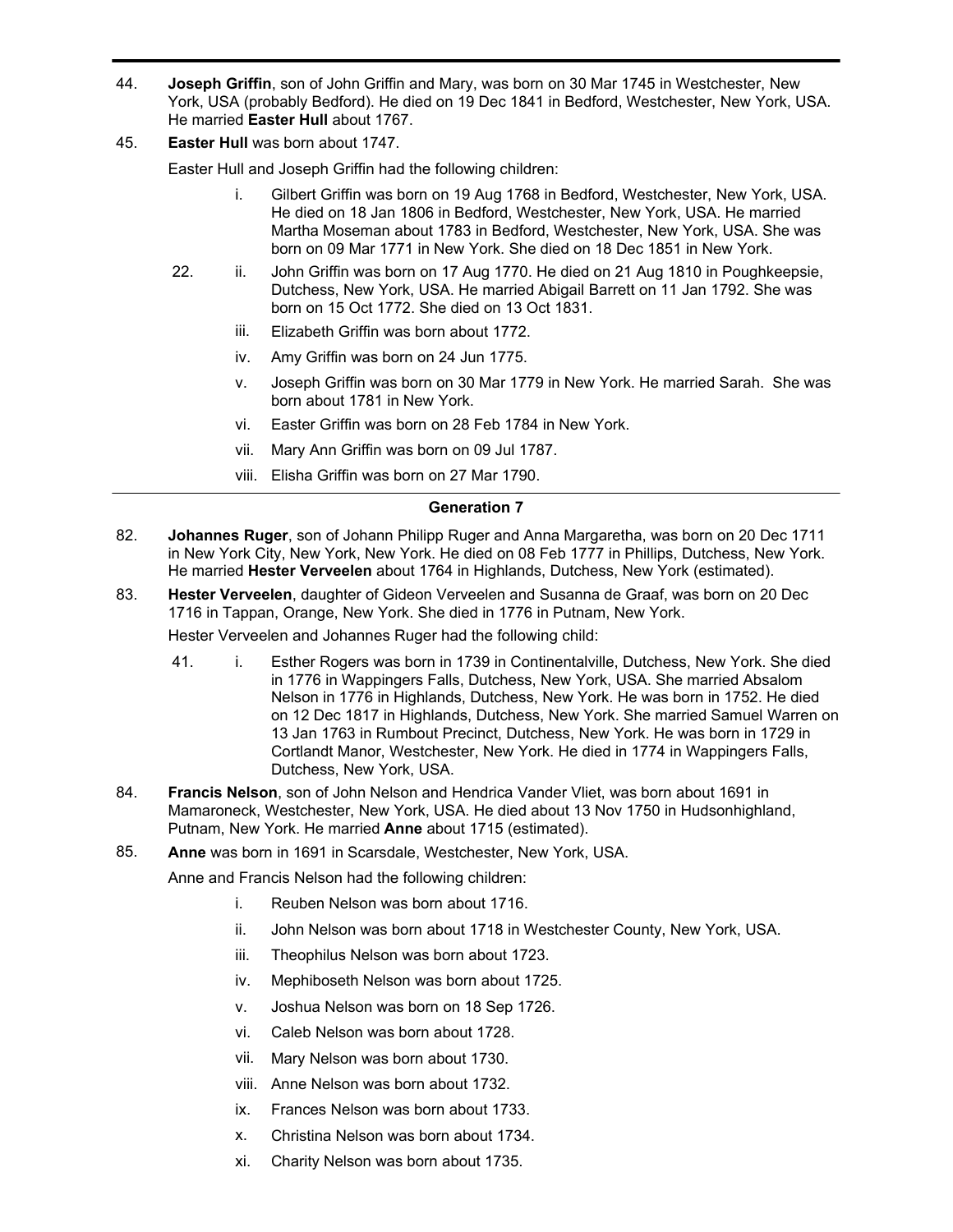- xii. Lucretia Nelson was born about 1736.
- 42. xiii. Justus Nelson was born on 21 Feb 1737 in Phillipstown, Dutchess, New York. He died on 21 Feb 1803 in Philipstown, Dutchess, New York. He married Mary Haight in 1756. She was born in 1740 in Rye, Westchester, New York. She died in Dec 1775 in Highlands, Dutchess, New York. He married Phoebe Covert in Mar 1776 in Highland, Dutchess, New York. She was born on 07 Nov 1743 in Highland Falls, Orange, New York. She died on 04 Jun 1819 in Putnam, New York.
- **Joseph Haight**, son of Joseph Haight and Sarah, was born in 1719 in Rye, Westchester, New York. He died on 30 Jul 1776 in Philipstown, Dutchess, New York. He married **Hannah Wright** in 1738 in Yorktown, Westchester, New York, USA. 86.
- **Hannah Wright**, daughter of Daniel Wright, was born in 1712 in Flushing, Long Island. She died on 30 Jul 1776 in Philipstown, Putnam, New York. 87.

Hannah Wright and Joseph Haight had the following child:

- 43. i. Mary Haight was born in 1740 in Rye, Westchester, New York. She died in Dec 1775 in Highlands, Dutchess, New York. She married Justus Nelson in 1756. He was born on 21 Feb 1737 in Phillipstown, Dutchess, New York. He died on 21 Feb 1803 in Philipstown, Dutchess, New York.
- **John Griffin**, son of John Griffin and Katherine, was born in 1715 in Bedford, Westchester, New York, USA. He died in 1756 in Bedford, Westchester, New York, USA. He married **Mary**. 88.

## 89. **Mary**.

Mary and John Griffin had the following children:

- i. Gershom Griffin was born on 14 May 1743 in Westchester County, New York, USA (probably Bedford). He died on 16 Apr 1831 in Hunter, Green, New York.
- 44. ii. Joseph Griffin was born on 30 Mar 1745 in Westchester, New York, USA (probably Bedford). He died on 19 Dec 1841 in Bedford, Westchester, New York, USA. He married Easter Hull about 1767. She was born about 1747. He married Hannah Gale after 1790. He married Patty Ferguson after 1791.
	- iii. John Griffin was born about 1746.
	- iv. Russell Griffin was born in 1747.
	- v. Gilbert Griffin was born in 1748.
	- vi. Lavinia Griffin was born in 1749.

#### **Generation 8**

- 164. **Johann Philipp Ruger** was born in 1650 in Frankfort, Germany. He married **Anna Margaretha**.
- 165. **Anna Margaretha** was born in 1685.

Anna Margaretha and Johann Philipp Ruger had the following child:

- 82. i. Johannes Ruger was born on 20 Dec 1711 in New York City, New York, New York. He died on 08 Feb 1777 in Phillips, Dutchess, New York. He married Hester Verveelen about 1764 in Highlands, Dutchess, New York (estimated). She was born on 20 Dec 1716 in Tappan, Orange, New York. She died in 1776 in Putnam, New York.
- **Gideon Verveelen**, son of Daniel Verveelen and Aletta Schaets, was born in 1680 in New Utrecht, New York. He died on 25 Jan 1755 in Rombout Precinct, Dutchess, New York. He married **Susanna de Graaf**. 166.
- **Susanna de Graaf**, daughter of Moses de Graaf and Hester le Maistre, was born on 07 Jan 1691 in Kingston, Ulster, New York, USA. She died on 25 Jan 1755 in Rumbout, Dutchess, New York. 167. Susanna de Graaf and Gideon Verveelen had the following child:
	- 83. i. Hester Verveelen was born on 20 Dec 1716 in Tappan, Orange, New York. She died in 1776 in Putnam, New York. She married Johannes Ruger about 1764 in Highlands, Dutchess, New York (estimated). He was born on 20 Dec 1711 in New York City, New York, New York. He died on 08 Feb 1777 in Phillips, Dutchess, New York.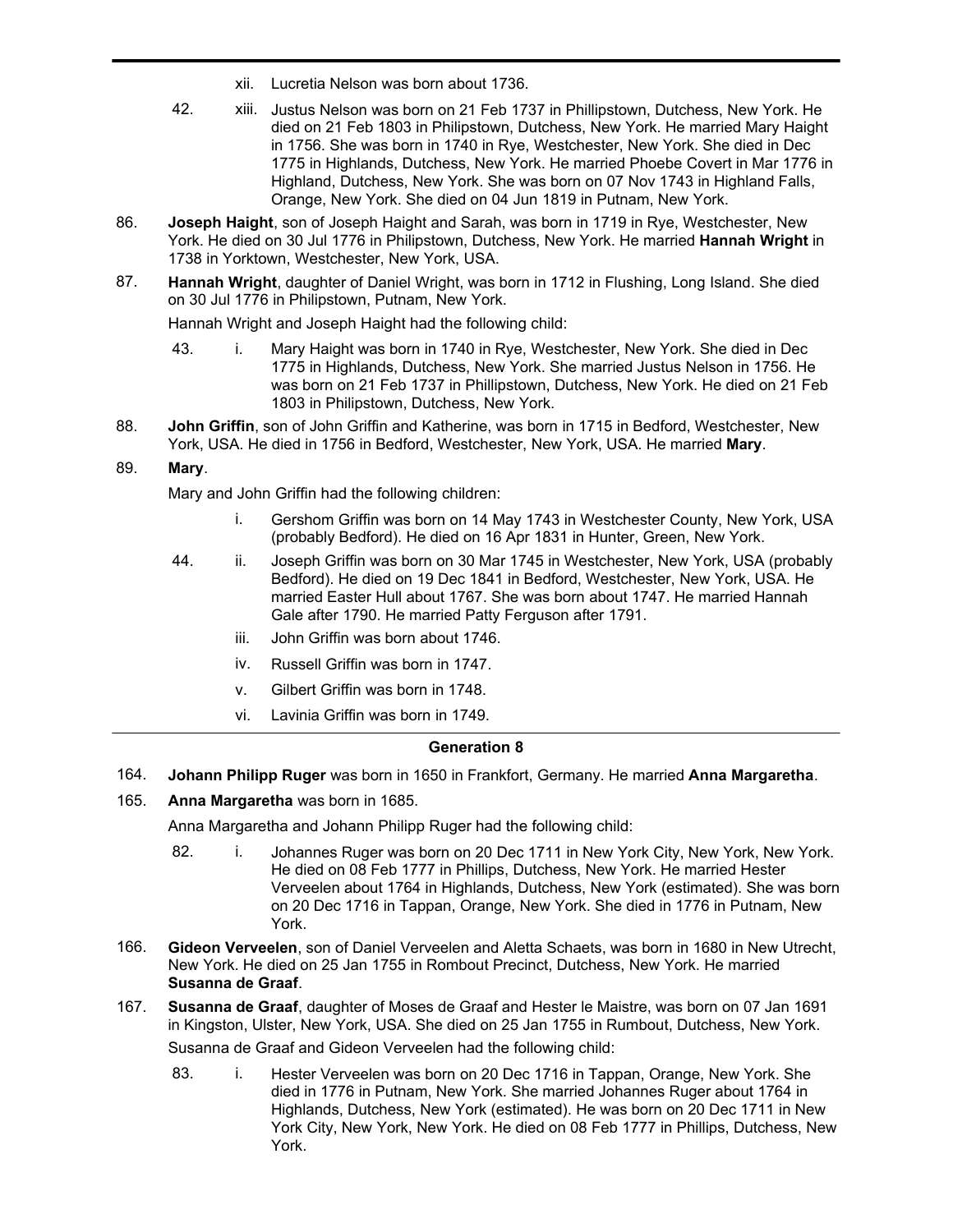## 168. **John Nelson**. He married **Hendrica Vander Vliet**.

## 169. **Hendrica Vander Vliet**.

Hendrica Vander Vliet and John Nelson had the following children:

- i. Maria Nelson was born about 1671.
- ii. Catharine Nelson was born about 1673.
- iii. Mehitable Nelson was born about 1678.
- iv. Polycarpus Nelson was born on 21 Jul 1680.
- v. Eli Nelson was born about 1684.
- 84. vi. Francis Nelson was born about 1691 in Mamaroneck, Westchester, New York, USA. He died about 13 Nov 1750 in Hudsonhighland, Putnam, New York. He married Anne about 1715 (estimated). She was born in 1691 in Scarsdale, Westchester, New York, USA. He married Mary Skinner about 1712 (estimated).
- **Joseph Haight**, son of John Haight and Elizabeth Sherwood, was born about 1691 in Rye, Westchester, New York. He married **Sarah**. 172.

## 173. **Sarah**.

Sarah and Joseph Haight had the following child:

- 86. i. Joseph Haight was born in 1719 in Rye, Westchester, New York. He died on 30 Jul 1776 in Philipstown, Dutchess, New York. He married Hannah Wright in 1738 in Yorktown, Westchester, New York, USA. She was born in 1712 in Flushing, Long Island. She died on 30 Jul 1776 in Philipstown, Putnam, New York.
- **Daniel Wright** was born in Oyster Bay, Long Island. He died in Cortlandt Manor, Westchester, New York. 174.

Daniel Wright had the following child:

- 87. i. Hannah Wright was born in 1712 in Flushing, Long Island. She died on 30 Jul 1776 in Philipstown, Putnam, New York. She married Joseph Haight in 1738 in Yorktown, Westchester, New York, USA. He was born in 1719 in Rye, Westchester, New York. He died on 30 Jul 1776 in Philipstown, Dutchess, New York.
- 176. **John Griffin**, son of John Griffin and Sarah, was born in 1685. He married **Katherine**.

## 177. **Katherine**.

Katherine and John Griffin had the following child:

88. i. John Griffin was born in 1715 in Bedford, Westchester, New York, USA. He died in 1756 in Bedford, Westchester, New York, USA. He married Mary.

## **Generation 9**

**Daniel Verveelen**, son of Johannes Verveelen and Anneke Jaartvelt, was born in Holland (probably Amsterdam). He married **Aletta Schaets**. 332.

### 333. **Aletta Schaets**.

Aletta Schaets and Daniel Verveelen had the following child:

- 166. i. Gideon Verveelen was born in 1680 in New Utrecht, New York. He died on 25 Jan 1755 in Rombout Precinct, Dutchess, New York. He married Susanna de Graaf. She was born on 07 Jan 1691 in Kingston, Ulster, New York, USA. She died on 25 Jan 1755 in Rumbout, Dutchess, New York.
- 334. **Moses de Graaf**. He married **Hester le Maistre**.
- 335. **Hester le Maistre**, daughter of Glaude le Maistre and Hester Du Bois, was born in 1662 in Harlem.

Hester le Maistre and Moses de Graaf had the following child:

- 167. i. Susanna de Graaf was born on 07 Jan 1691 in Kingston, Ulster, New York, USA. She died on 25 Jan 1755 in Rumbout, Dutchess, New York. She married Gideon Verveelen. He was born in 1680 in New Utrecht, New York. He died on 25 Jan 1755 in Rombout Precinct, Dutchess, New York.
- 338. **Dirck Janse Vander Vliet** was born in 1612. He married **Geertje Gerretse**.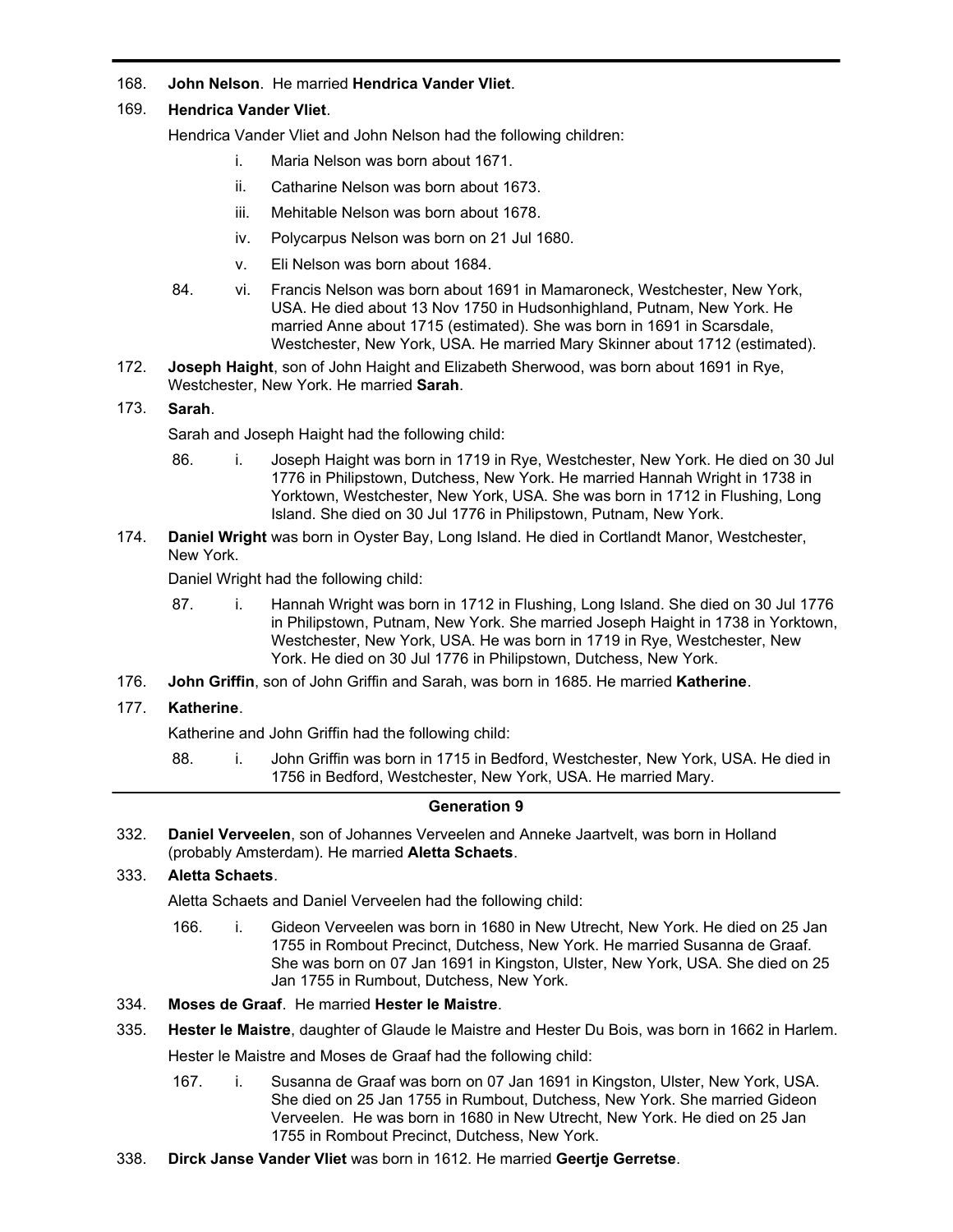### 339. **Geertje Gerretse**.

Geertje Gerretse and Dirck Janse Vander Vliet had the following child:

- 169. i. Hendrica Vander Vliet. She married John Nelson.
- **John Haight**, son of John Hoyt and Mary, was born in East Chester, New York. He married **Elizabeth Sherwood**. 344.

## 345. **Elizabeth Sherwood**.

Elizabeth Sherwood and John Haight had the following child:

- 172. i. Joseph Haight was born about 1691 in Rye, Westchester, New York. He married Sarah.
- 352. **John Griffin**, son of John Griffin, was born on 20 Oct 1656. He married **Sarah**.

### 353. **Sarah**.

Sarah and John Griffin had the following children:

- i. Katherine Griffin was born about 1678 in New York. She married Ephraim Knowlton about 1700 in New York (possibly Bedford).
- 176. ii. John Griffin was born in 1685. He married Katherine. He married Katherine.

## **Generation 10**

**Johannes Verveelen**, son of Daniel Verveelen and Anna Elkhout, was born in 1616 in Amsterdam, Holland. He married **Anneke Jaartvelt**. 664.

### 665. **Anneke Jaartvelt**.

Anneke Jaartvelt and Johannes Verveelen had the following child:

332. i. Daniel Verveelen was born in Holland (probably Amsterdam). He married Aletta Schaets.

# 668. **Jean le Comte**. He married **Mary Laurens**.

## 669. **Mary Laurens**.

Mary Laurens and Jean le Comte had the following child:

334. i. Moses de Graaf. He married Hester le Maistre. She was born in 1662 in Harlem.

- 670. **Glaude le Maistre**. He died about 1683. He married **Hester Du Bois**.
- **Hester Du Bois**, daughter of Pierre Du Bois and Catherine Wibaut, was born in 1625 in Cantebury, England. 671.

Hester Du Bois and Glaude le Maistre had the following child:

335. i. Hester le Maistre was born in 1662 in Harlem. She married Moses de Graaf.

- **John Hoyt**, son of Simon Hoyt and Deborah Stowers, was born on 12 Mar 1614 in Dorchester, England. He died in Sep 1684 in Rye, Westchester, New York. He married **Mary**. 688.
- 689. **Mary**.

Mary and John Hoyt had the following child:

344. i. John Haight was born in East Chester, New York. He married Elizabeth Sherwood.

704. **John Griffin**, son of John Griffin and Anne Langford, was born in 1608 in Wales.

John Griffin had the following child:

352. i. John Griffin was born on 20 Oct 1656. He married Sarah.

## **Generation 11**

- **Daniel Verveelen**, son of Hans Verveelen and Catherine Oliviers, was born in 1594 in Cologne, 1328. Germany. He died in 1657 in Amsterdam, Holland. He married **Anna Elkhout**.
- 1329. **Anna Elkhout** was born about 1591. She died in New Amsterdam, New Netherland.

Anna Elkhout and Daniel Verveelen had the following child:

664. i. Johannes Verveelen was born in 1616 in Amsterdam, Holland. He married Anneke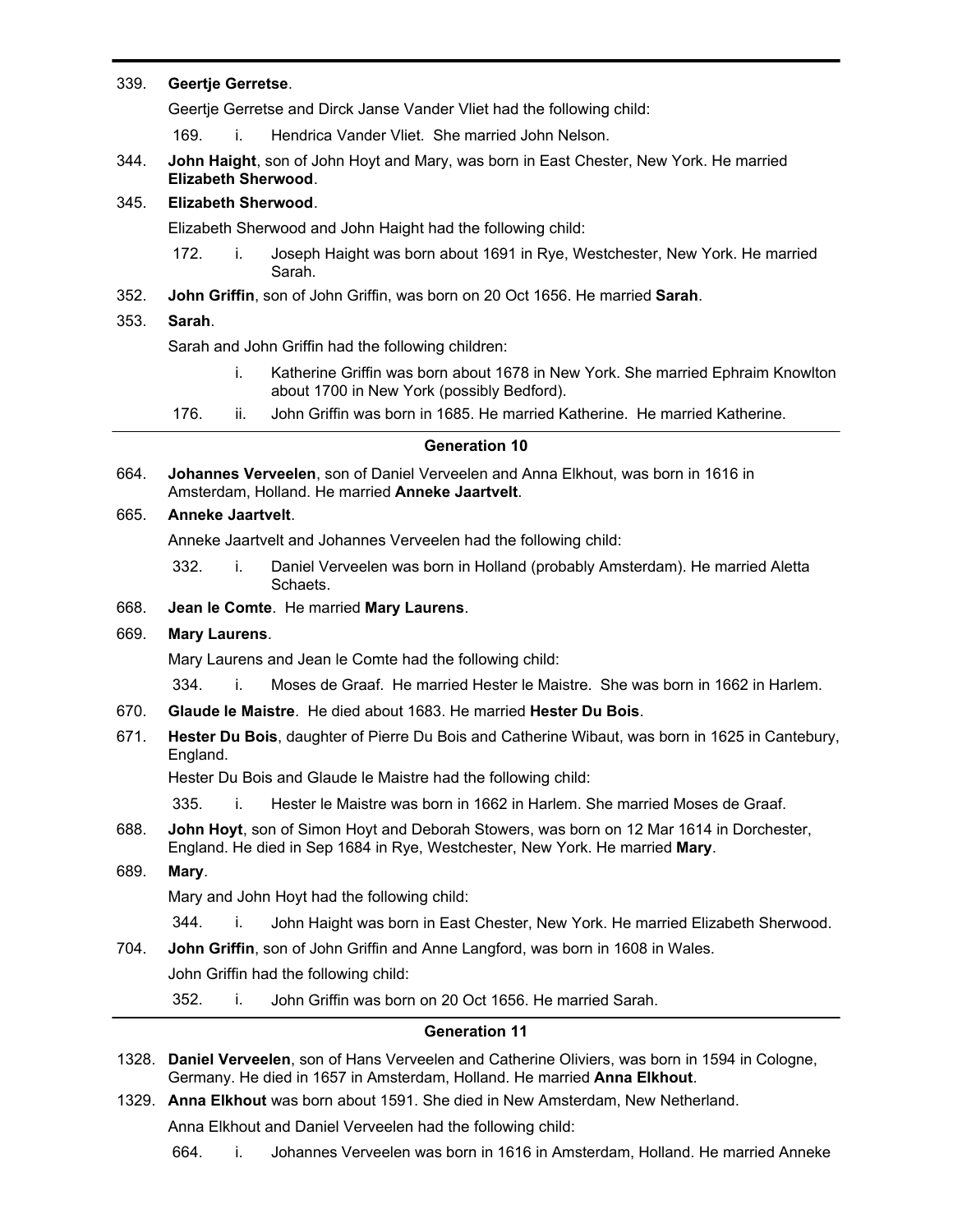Jaartvelt.

1342. **Pierre Du Bois** was born in 1590 in Cantebury, England. He married **Catherine Wibaut**.

# 1343. **Catherine Wibaut**.

Catherine Wibaut and Pierre Du Bois had the following child:

671. i. Hester Du Bois was born in 1625 in Cantebury, England. She married Glaude le Maistre. He died about 1683.

664. i. Johannes Verveelen was born in 1616 in Amsterdam, Holland. He married Anneke

- **Simon Hoyt**, son of John Hoyt and Ruth, was born on 30 Jan 1590 in Dorchester, England. He 1376. married **Deborah Stowers** in 1612 in England.
- 1377. **Deborah Stowers**, daughter of Walter Stowers, was born in 1593 in England.

Deborah Stowers and Simon Hoyt had the following child:

- 688. i. John Hoyt was born on 12 Mar 1614 in Dorchester, England. He died in Sep 1684 in Rye, Westchester, New York. He married Mary.
- **John Griffin**, son of Sir Richard Griffin and Anne Rowerden, was born about 1577 in Wales. He 1408. married **Anne Langford**.

### 1409. **Anne Langford**.

Anne Langford and John Griffin had the following children:

- i. Edward Griffin was born in 1602 in Wales.
- 704. ii. John Griffin was born in 1608 in Wales.
	- iii. Jowan Griffin was born about 1610 in Wales.
	- iv. Katrin Griffin was born about 1612 in Wales.

### **Generation 12**

## 2656. **Hans Verveelen**. He married **Catherine Oliviers**.

## 2657. **Catherine Oliviers**.

Catherine Oliviers and Hans Verveelen had the following child:

1328. i. Daniel Verveelen was born in 1594 in Cologne, Germany. He died in 1657 in Amsterdam, Holland. He married Anna Elkhout. She was born about 1591. She died in New Amsterdam, New Netherland.

## 2686. **Jacques Wibaut**.

Jacques Wibaut had the following child:

- 1343. i. Catherine Wibaut. She married Pierre Du Bois. He was born in 1590 in Cantebury, England.
- 2752. **John Hoyt**. He married **Ruth**.

## 2753. **Ruth**.

Ruth and John Hoyt had the following child:

1376. i. Simon Hoyt was born on 30 Jan 1590 in Dorchester, England. He married Deborah Stowers in 1612 in England. She was born in 1593 in England.

# 2754. **Walter Stowers**.

Walter Stowers had the following child:

- 1377. i. Deborah Stowers was born in 1593 in England. She married Simon Hoyt in 1612 in England. He was born on 30 Jan 1590 in Dorchester, England.
- **Sir Richard Griffin**, son of Griffith Griffin, was born about 1540 in Wales. He married **Anne** 2816. **Rowerden**.

## 2817. **Anne Rowerden**.

Anne Rowerden and Sir Richard Griffin had the following child:

1408. i. John Griffin was born about 1577 in Wales. He married Anne Langford.